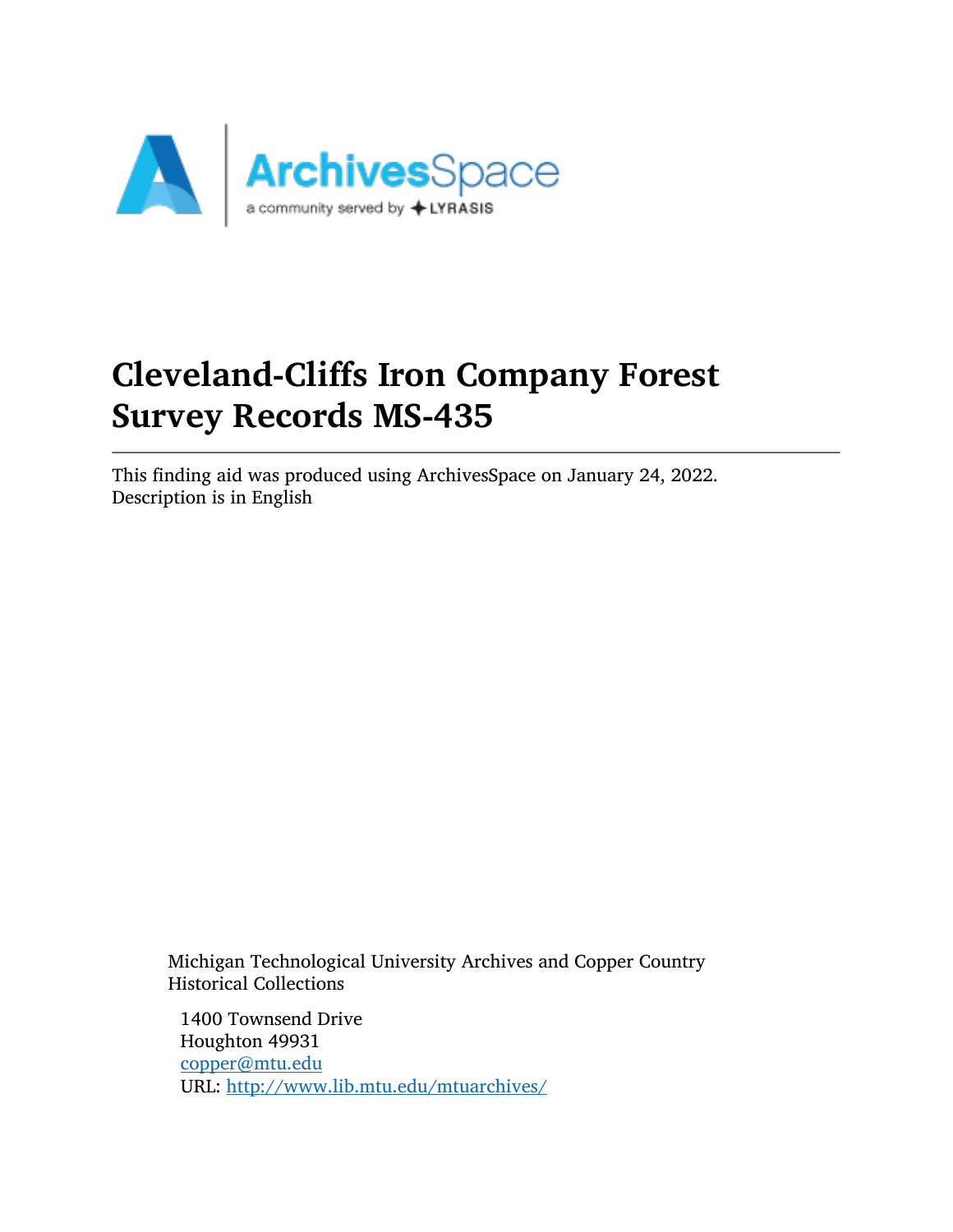## <span id="page-1-0"></span>**Table of Contents**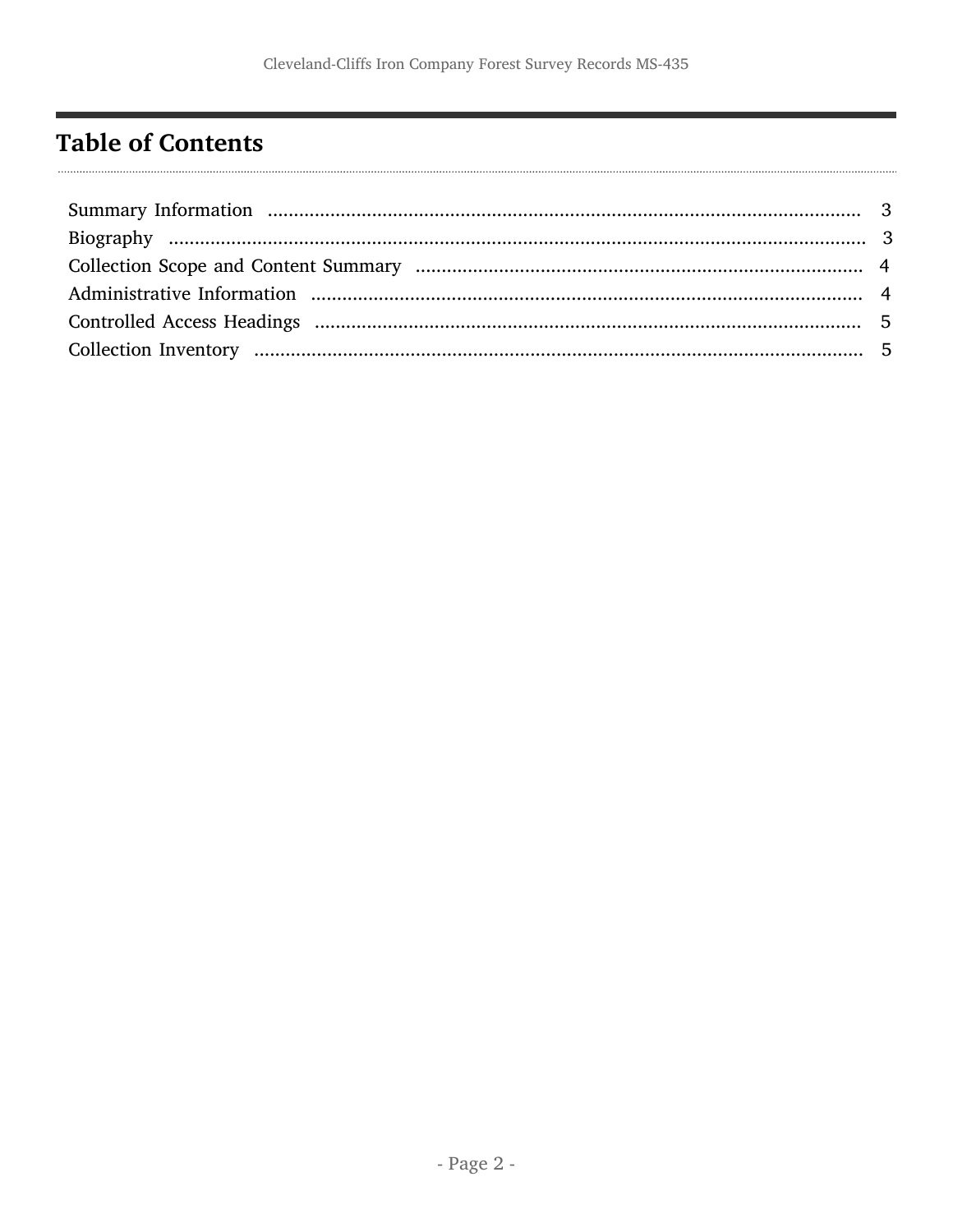#### <span id="page-2-0"></span>Summary Information

| <b>Repository:</b><br>Title:                        | Michigan Technological University Archives and Copper<br><b>Country Historical Collections</b><br>Cleveland-Cliffs Iron Company Forest Survey Records                                                                                                                                                                                                                                                                                                                                                   |
|-----------------------------------------------------|---------------------------------------------------------------------------------------------------------------------------------------------------------------------------------------------------------------------------------------------------------------------------------------------------------------------------------------------------------------------------------------------------------------------------------------------------------------------------------------------------------|
| ID:                                                 | MS-435                                                                                                                                                                                                                                                                                                                                                                                                                                                                                                  |
| Date [inclusive]:                                   | 1896-1943                                                                                                                                                                                                                                                                                                                                                                                                                                                                                               |
| Physical<br>Description:                            | 2.4 Cubic Feet 5 manuscript boxes                                                                                                                                                                                                                                                                                                                                                                                                                                                                       |
| <b>General Physical</b><br><b>Description note:</b> | 2.0 cubic feet2 paige boxes                                                                                                                                                                                                                                                                                                                                                                                                                                                                             |
| Language of the<br><b>Material:</b>                 | English.                                                                                                                                                                                                                                                                                                                                                                                                                                                                                                |
| <b>Mixed Materials</b><br>[box]:                    | $1 - 5$                                                                                                                                                                                                                                                                                                                                                                                                                                                                                                 |
| Abstract:                                           | Forest survey records, 1896-1943, describing land owned by<br>the company on Michigan's Upper Peninsula. Along with the<br>survey notes are copies of notes prepared by Henry S. Graves<br>in 1896 as part of his working plan for the management of<br>the company's forest lands and a copy of a report on forest<br>management of the area in the 1930s, written by J. W. Toumey.<br>The land described in these records extends from the edge of the<br>Ottawa National Forest to Sault Ste. Marie. |

#### Preferred Citation

MS-435, Cleveland-Cliffs Iron Company Forest Survey Records, Michigan Technological University Archives and Copper Country Historical Collections, Houghton, Michigan.

^ [Return to Table of Contents](#page-1-0)

#### <span id="page-2-1"></span>Biography

In 1847, a group of men from the Cleveland area pooled their money and their minds to create the Cleveland Iron Company. Their objective was to explore for minerals in the remote wilderness of Michigan's Upper Peninsula, just three years after iron ore was discovered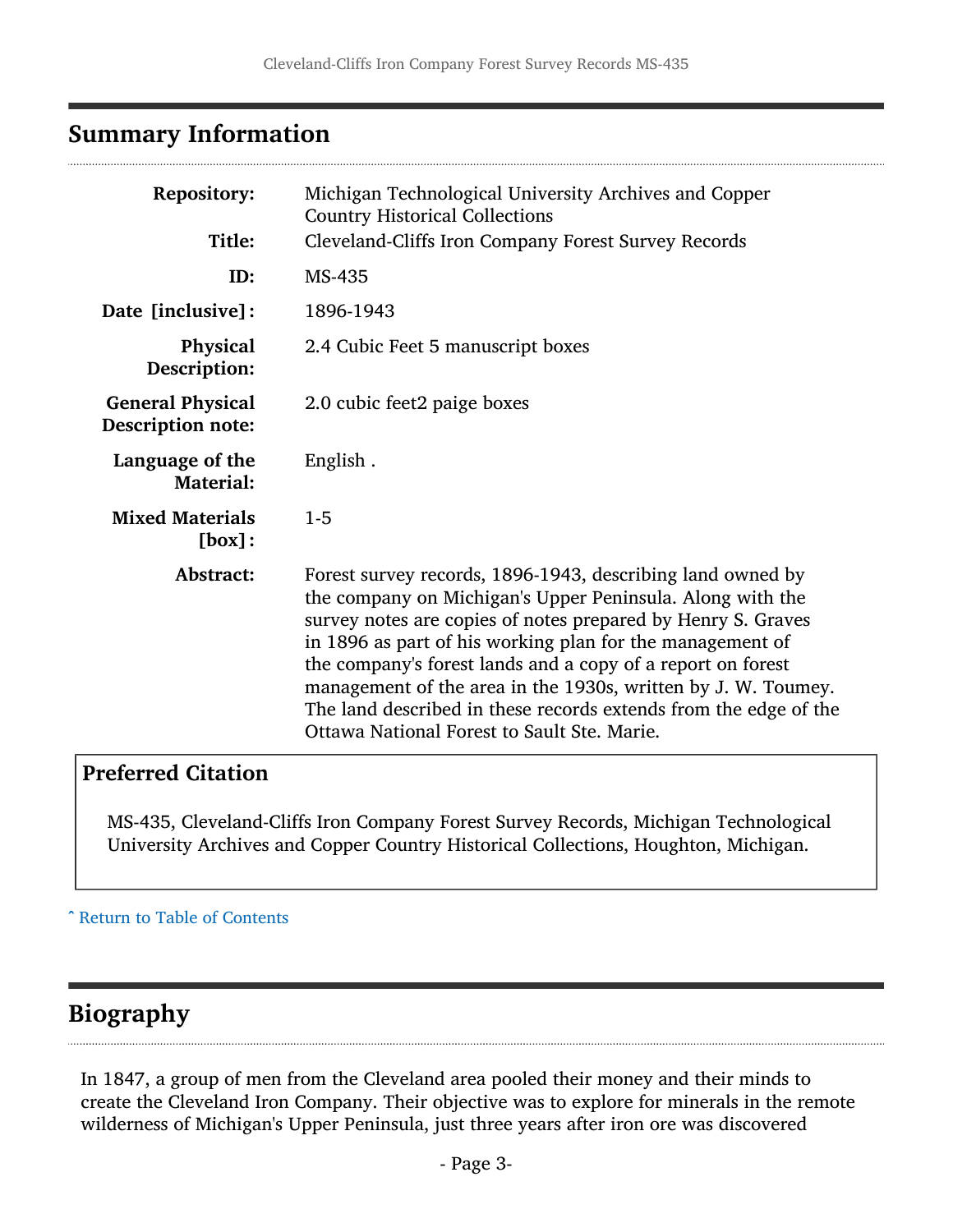near what is now Negaunee in 1844. The articles of agreement to form this new company were drawn up on November 9, 1847, and the first stock in the new venture was issued on November 27, 1847. Reborn as Cleveland-Cliffs Inc. in the mid-1980s, and Cliffs Natural Resources in 2008, the company has remained in the forefront of the North American iron ore business since opening its first mine in the Upper Peninsula of Michigan in 1850, achieving longevity by successfully adapting its operations to major changes that drove many competitors out of business. In the early 21st century, Cliffs was a pre-eminent global producer and merchant of iron ore and other steel-related products (excerpted from http:// www.cliffsnaturalresources.com/About/Pages/History.aspx, accessed January 2011).

^ [Return to Table of Contents](#page-1-0)

## <span id="page-3-0"></span>Collection Scope and Content Summary

Forest survey records, 1896-1943, describes land owned by the company on Michigan's Upper Peninsula. Along with the survey notes are copies of notes prepared by Henry S. Graves in 1896 as part of his working plan for the management of the company's forest lands, and a copy of a report on forest management of the area in the 1930s, written by J. W. Toumey. The land described in these records extends from the edge of the Ottawa National Forest to Sault Ste. Marie.

^ [Return to Table of Contents](#page-1-0)

## <span id="page-3-1"></span>Administrative Information

#### Publication Statement

Michigan Technological University Archives and Copper Country Historical Collections

1400 Townsend Drive Houghton 49931 [copper@mtu.edu](mailto:copper@mtu.edu) URL: <http://www.lib.mtu.edu/mtuarchives/>

#### **Access**

Available for use in the Michigan Technological University Archives and Copper Country Historical Collections.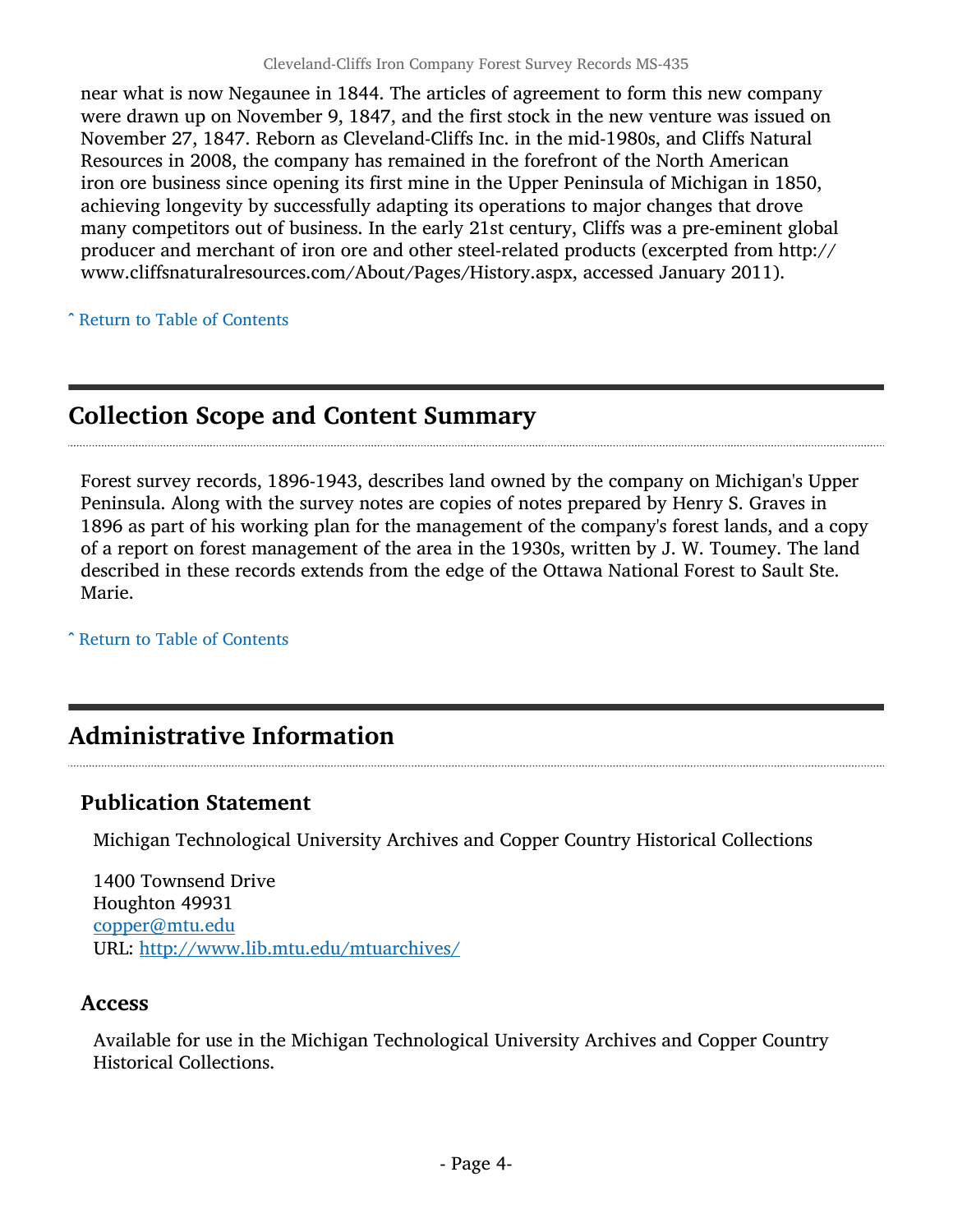### Processing History

Elizabeth Russell, 1/4/2011 Emily Schwiebert, 1/24/2022

#### ^ [Return to Table of Contents](#page-1-0)

#### <span id="page-4-0"></span>Controlled Access Headings

- Forest management -- Michigan -- Upper Peninsula<br>• Upper Peninsula (Mich.)
- Upper Peninsula (Mich.)
- Forests and forestry -- Michigan -- Upper Peninsula
- Field notes
- Surveys (Documents)
- Iron mines and mining -- Michigan -- Upper Peninsula

### <span id="page-4-1"></span>Collection Inventory

| Title/Description                                                                              | <b>Instances</b> |          |
|------------------------------------------------------------------------------------------------|------------------|----------|
| Forest Survey Records - Cleveland Cliffs Iron Co., Jan 1919 -<br>Aug 1919                      | box 1            | folder 1 |
| Forest Survey Records - Cleveland Cliffs Iron Co., Aug 1919 -<br>Nov 1919, Jun 1923 - Dec 1923 | box 1            | folder 2 |
| Forest Survey Records - Cleveland Cliffs Iron Co., Jul 1923 -<br>Dec 1923                      | box 1            | folder 3 |
| Forest Survey Records - Cleveland Cliffs Iron Co., Jan 1924 -<br>Apr 1924                      | box 1            | folder 4 |
| Forest Survey Records - Cleveland Cliffs Iron Co., Apr 1924 -<br>Sep 1924                      | box 1            | folder 5 |
| Forest Survey Records - Cleveland Cliffs Iron Co., Sep 1924 -<br>Mar 1925                      | box 1            | folder 6 |
| Forest Survey Records - Cleveland Cliffs Iron Co., Mar 1925 -<br>Jul 1925                      | box 1            | folder 7 |
| Forest Survey Records - Cleveland Cliffs Iron Co., Aug 1925 -<br>Jan 1926                      | box 2            | folder 1 |
| Forest Survey Records - Cleveland Cliffs Iron Co., Jan 1926 -<br>Apr 1926                      | box 2            | folder 2 |
| Forest Survey Records - Cleveland Cliffs Iron Co., May 1926 -<br>Dec 1926                      | box 2            | folder 3 |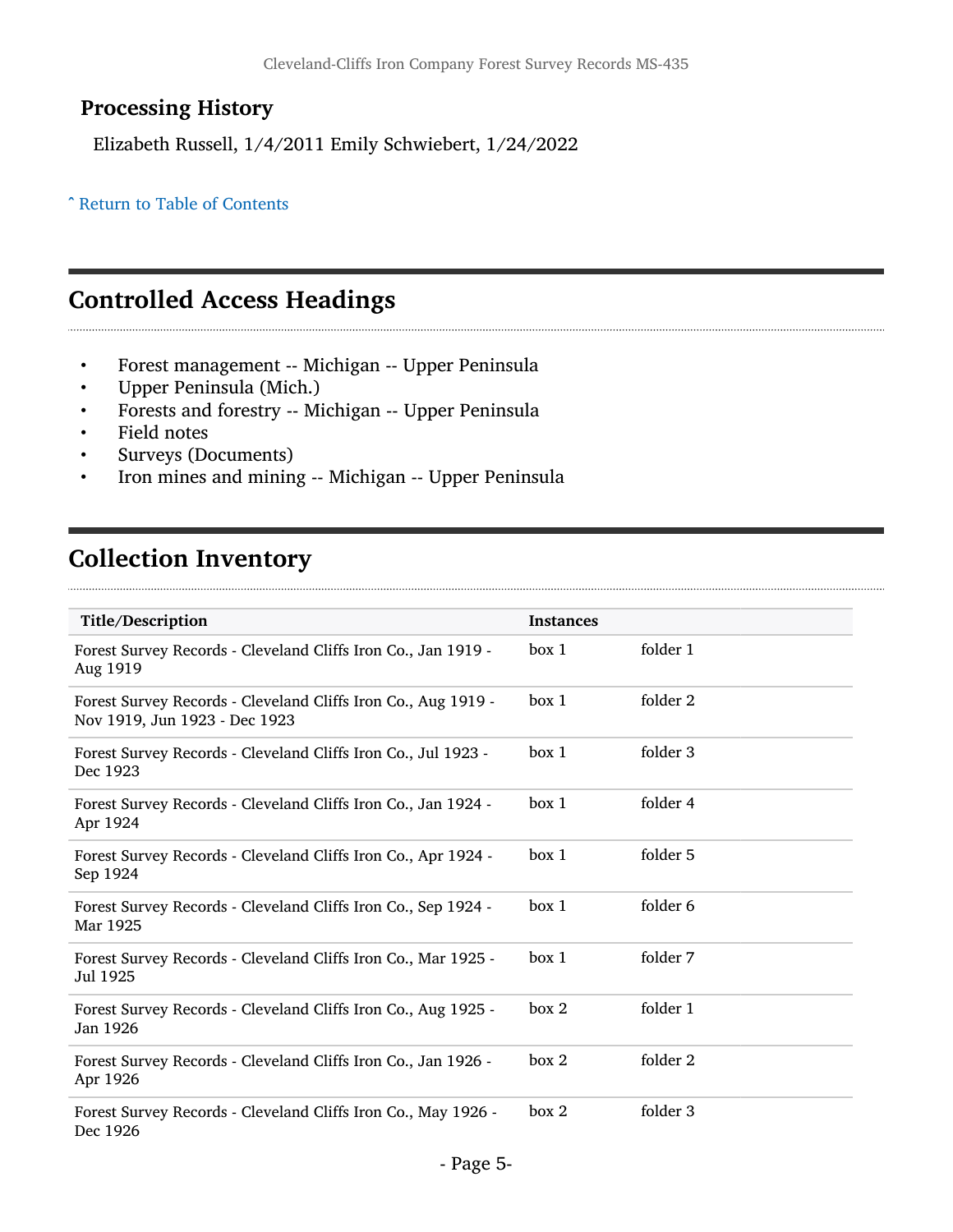| Forest Survey Records - Cleveland Cliffs Iron Co., Dec 1926 -<br>Jun 1927 | box 2 | folder 4 |
|---------------------------------------------------------------------------|-------|----------|
| Forest Survey Records - Cleveland Cliffs Iron Co., Jun 1927 -<br>Dec 1927 | box 2 | folder 5 |
| Forest Survey Records - Cleveland Cliffs Iron Co., Dec 1927 -<br>Mar 1928 | box 2 | folder 6 |
| Forest Survey Records - Cleveland Cliffs Iron Co., Mar 1928 -<br>Jul 1928 | box 2 | folder 7 |
| Forest Survey Records - Cleveland Cliffs Iron Co., Jul 1928 -<br>Oct 1928 | box 3 | folder 1 |
| Forest Survey Records - Cleveland Cliffs Iron Co., Nov 1928 -<br>Apr 1929 | box 3 | folder 2 |
| Forest Survey Records - Cleveland Cliffs Iron Co., Apr 1929 -<br>Jul 1929 | box 3 | folder 3 |
| Forest Survey Records - Cleveland Cliffs Iron Co., Jul 1929 -<br>Sep 1929 | box 3 | folder 4 |
| Forest Survey Records - Cleveland Cliffs Iron Co., Sep 1929 -<br>Jan 1930 | box 3 | folder 5 |
| Forest Survey Records - Cleveland Cliffs Iron Co., Jan 1930 -<br>Apr 1930 | box 3 | folder 6 |
| Forest Survey Records - Cleveland Cliffs Iron Co., May 1930 -<br>Nov 1930 | box 4 | folder 1 |
| Forest Survey Records - Cleveland Cliffs Iron Co., Sep 1930 -<br>Feb 1931 | box 4 | folder 2 |
| Forest Survey Records - Cleveland Cliffs Iron Co., Mar 1931 -<br>Jun 1931 | box 4 | folder 3 |
| Forest Survey Records - Cleveland Cliffs Iron Co., Jun 1931 -<br>Nov 1931 | box 4 | folder 4 |
| Forest Survey Records - Cleveland Cliffs Iron Co., Nov 1931 -<br>Jan 1934 | box 4 | folder 5 |
| Forest Survey Records - Cleveland Cliffs Iron Co., Apr 1934 -<br>Aug 1934 | box 4 | folder 6 |
| Note Books: 1 & 2, Sep 1934 - Jan 1935                                    | box 5 | folder 1 |
| Note Books: 3 & 4, Jan 1935 - May 1935                                    | box 5 | folder 2 |
| Note Books: 5 & 6, May 1935 - Aug 1935                                    | box 5 | folder 3 |
| Note Books: 7 & 8, Aug 1935 - Feb 1936                                    | box 5 | folder 4 |
| Note Books: 9 & 10, Feb 1936 - Jun 1936                                   | box 5 | folder 5 |
| Note Books: 11 & 12, Jun 1936 - Oct 1936                                  | box 5 | folder 6 |